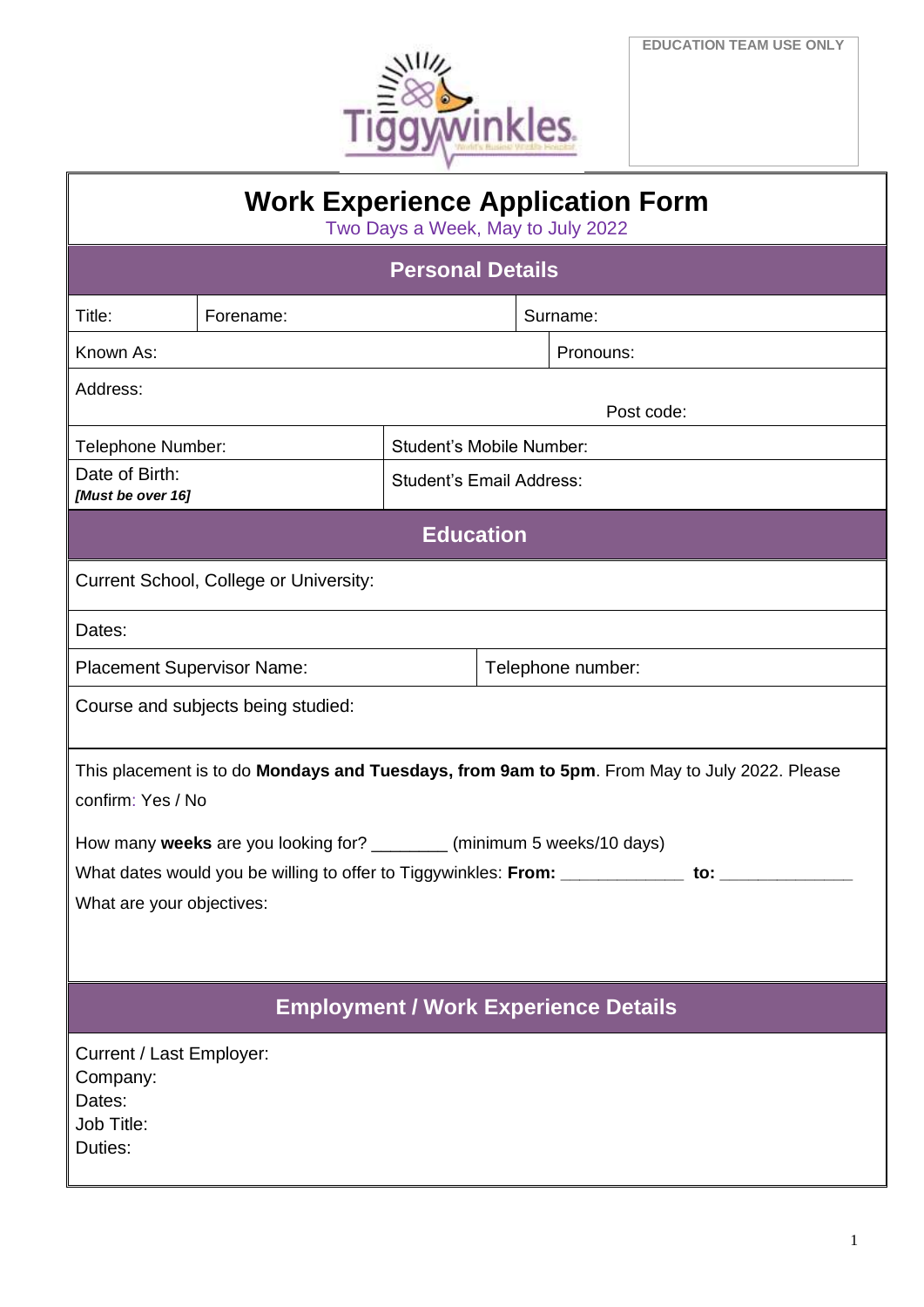## **Relevant Medical Details**

Tetanus is a serious bacterial infection that can be spread by animal bites. Given that working with us means working in close proximity to wild animals, an up-to-date tetanus vaccination is a mandatory requirement for all volunteers. If you are invited to join the team, it will require hands-on training, so you must ensure that your tetanus vaccination (which lasts for 10 years) is up to date. Please confirm with your GP or School (as they should have done one around year 9/10) that this is the case. This is your responsibility to do so.

Date of Last Vaccination: \_\_\_\_\_\_\_\_\_\_\_\_\_\_\_\_\_\_ (please do not leave this blank)

The Health and Wellbeing of our volunteers is of paramount importance to us at Tiggywinkles. Please note the following restrictions and cautions regarding working with us:

Training at Tiggywinkles involves physical exertion, including bending and lifting heavy items e.g. bags of feed, bedding material and cleaning enclosures/handling animals in cages at different heights. You sometimes need to be agile in order to avoid being injured by our patients, which are wild animals.

We provide full training regarding how to respond and handle the wild animals in our care but this does not detract from the need to be agile in order to remain safe.

Much of our work involves handling animals, feed and bedding, as well as chemical substances used to ensure our animal enclosures are kept clean. Latex gloves are therefore worn by our volunteers in order to protect their hands.

Reasonable adjustments are always considered for those who may have a medical, physical impairment, a phobia or an allergy and where our assessment is that they would be safe, practical and reasonable, we are keen to accept them.

| Medical Condition/Phobia/Allergy: | Reasonable Adjustments Required: |
|-----------------------------------|----------------------------------|
| <b>Emergency Contact's Name:</b>  | <b>Contact Numbers:</b>          |
| Relationship:                     | Email Address:                   |
| Doctor's Name:                    | Telephone Number:                |
| <b>Practice Name:</b>             | Surgery Address:                 |

#### **Animal & Charity Work**

Please detail all experience of working with animals and charity involvement:

Do you support Hunting / shooting / falconry?